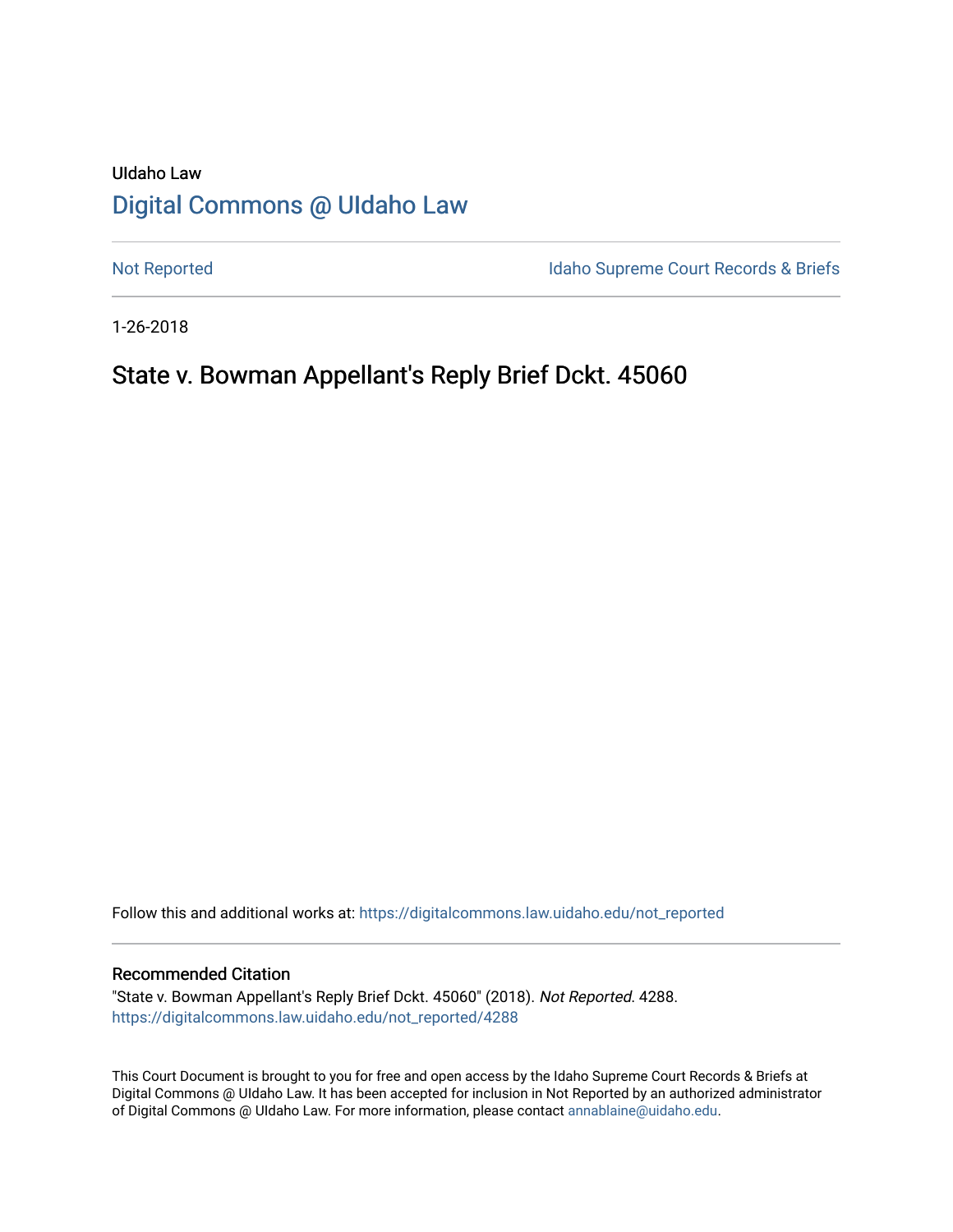#### **IN THE SUPREME COURT OF THE STATE OF IDAHO**

**)**

**)**

**)**

**STATE OF IDAHO, ) Plaintiff-Respondent, ) v. ) CR 2016-2237 KELLY A. BOWMAN,**  $\qquad \qquad$  **<b>REPLY BRIEF** 

**Defendant-Appellant. )**

**) NO. 45060**

**) KOOTENAI COUNTY NO.**

### **REPLY BRIEF OF APPELLANT** \_\_\_\_\_\_\_\_\_\_\_\_\_\_\_\_\_\_\_\_\_\_\_\_

\_\_\_\_\_\_\_\_\_\_\_\_\_\_\_\_\_\_\_\_\_\_\_\_

**APPEAL FROM THE DISTRICT COURT OF THE FIRST JUDICIAL DISTRICT OF THE STATE OF IDAHO, IN AND FOR THE COUNTY OF KOOTENAI**

> **HONORABLE JOHN T. MITCHELL District Judge**

> > \_\_\_\_\_\_\_\_\_\_\_\_\_\_\_\_\_\_\_\_\_\_\_\_

\_\_\_\_\_\_\_\_\_\_\_\_\_\_\_\_\_\_\_\_\_\_\_\_

**ERIC D. FREDERICKSEN KENNETH K. JORGENSEN State Appellate Public Defender Deputy Attorney General I.S.B. #6555 Criminal Law Division**

**JENNY C. SWINFORD Boise, Idaho 83720-0010 Deputy State Appellate Public Defender (208) 334-4534 I.S.B. #9263 322 E. Front Street, Suite 570 Boise, Idaho 83702 Phone: (208) 334-2712 Fax: (208) 334-2985 E-mail: documents@sapd.state.id.us**

**ATTORNEYS FOR ATTORNEY FOR DEFENDANT-APPELLANT PLAINTIFF-RESPONDENT**

**P.O. Box 83720**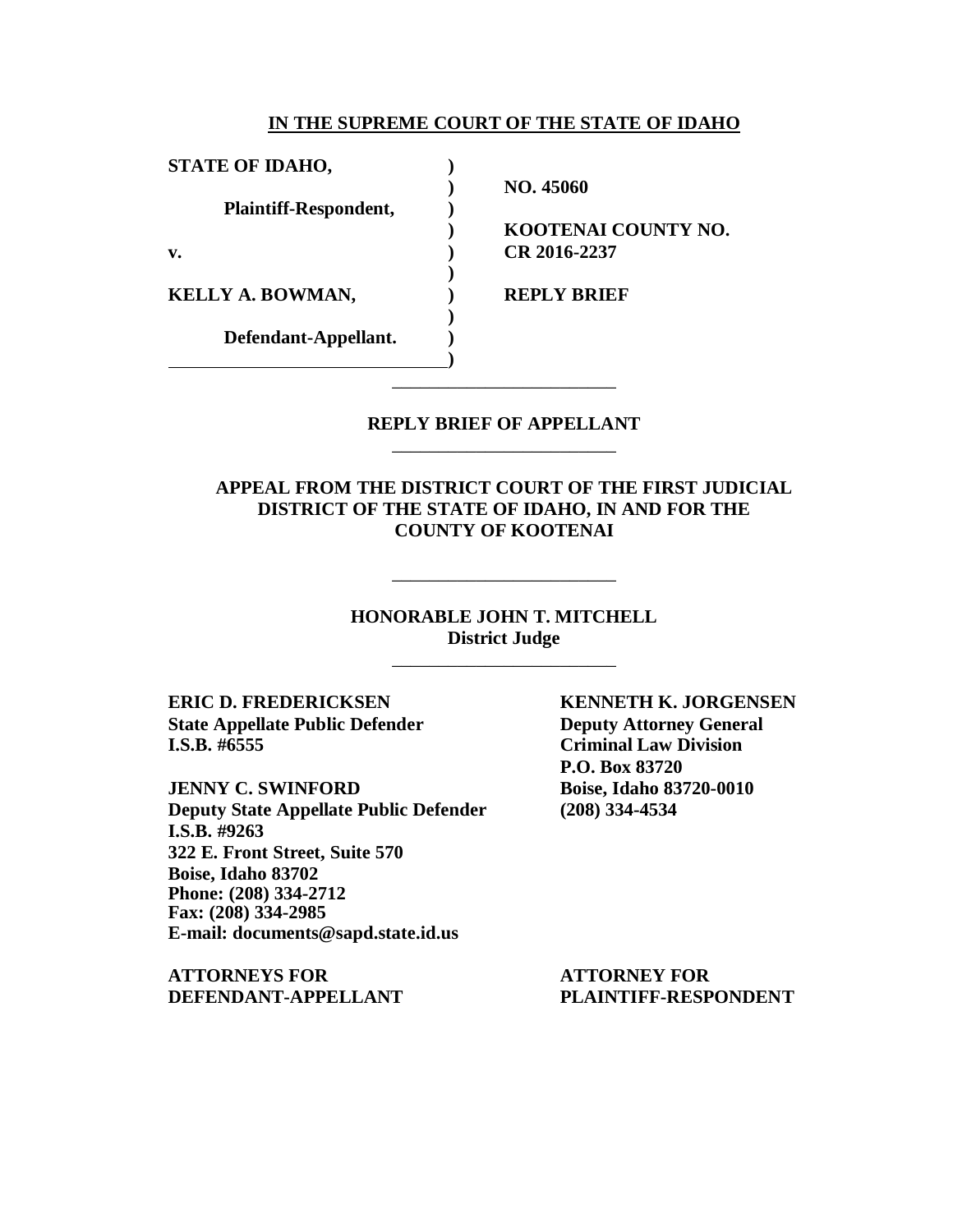# **TABLE OF CONTENTS**

| Statement of the Facts and                                                                                                                                                                                          |
|---------------------------------------------------------------------------------------------------------------------------------------------------------------------------------------------------------------------|
|                                                                                                                                                                                                                     |
|                                                                                                                                                                                                                     |
| I.<br>The District Court Abused Its Discretion By Ordering Ms. Bowman<br>To Pay \$5,000 In Restitution To U.S. Bank Because The Bank Did<br>Not Actually Suffer \$5,000 In Economic Loss As A Result Of             |
| II. If Ms. Garton's Estate Is Entitled To Her Restitution Award, The District<br>Court Abused Its Discretion By Ordering Ms. Bowman To Pay \$5,000<br>In Restitution Because The Evidence Was Insufficient To Prove |
|                                                                                                                                                                                                                     |
|                                                                                                                                                                                                                     |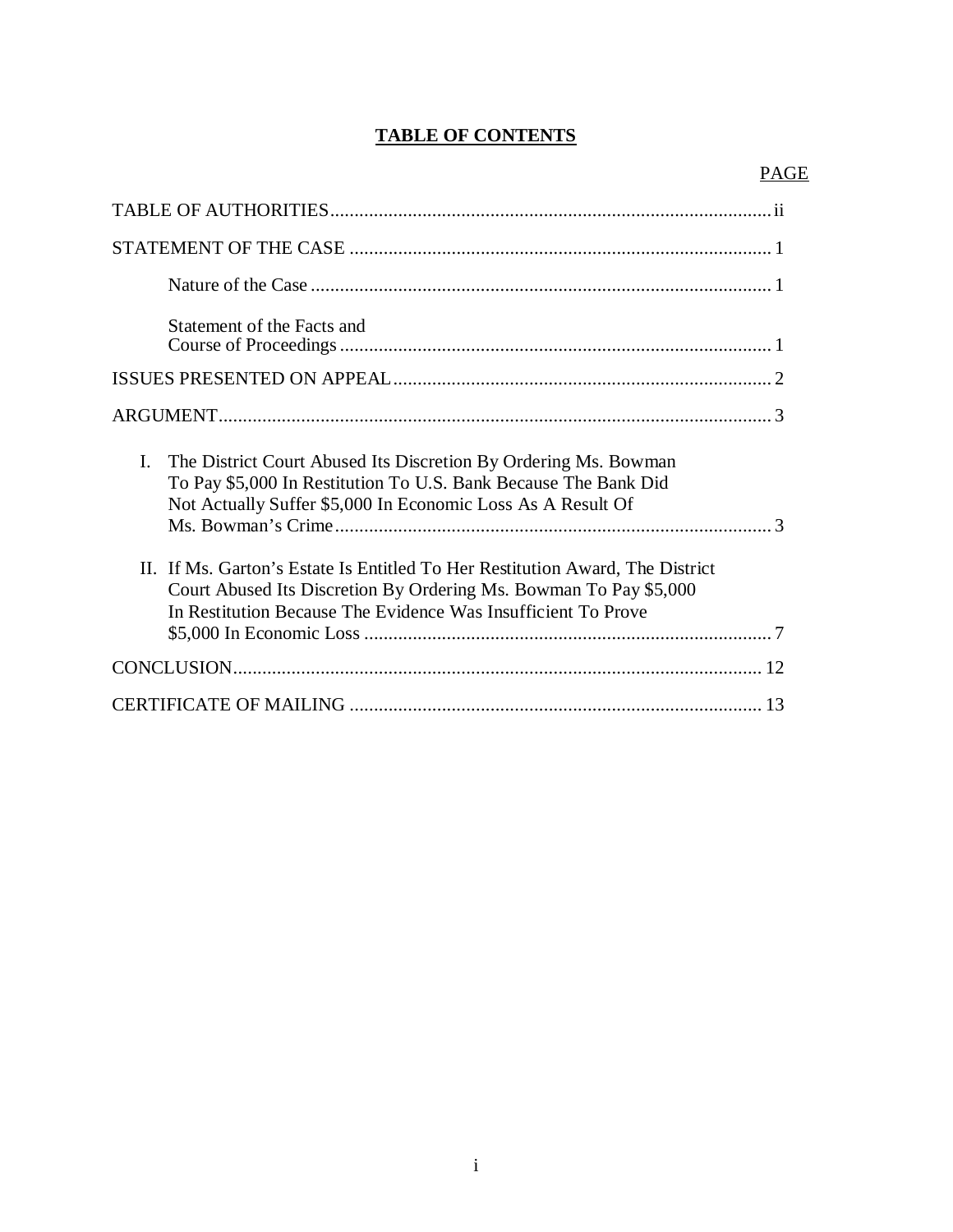# **TABLE OF AUTHORITIES**

# Cases

# **Statutes**

|--|--|--|--|--|--|--|--|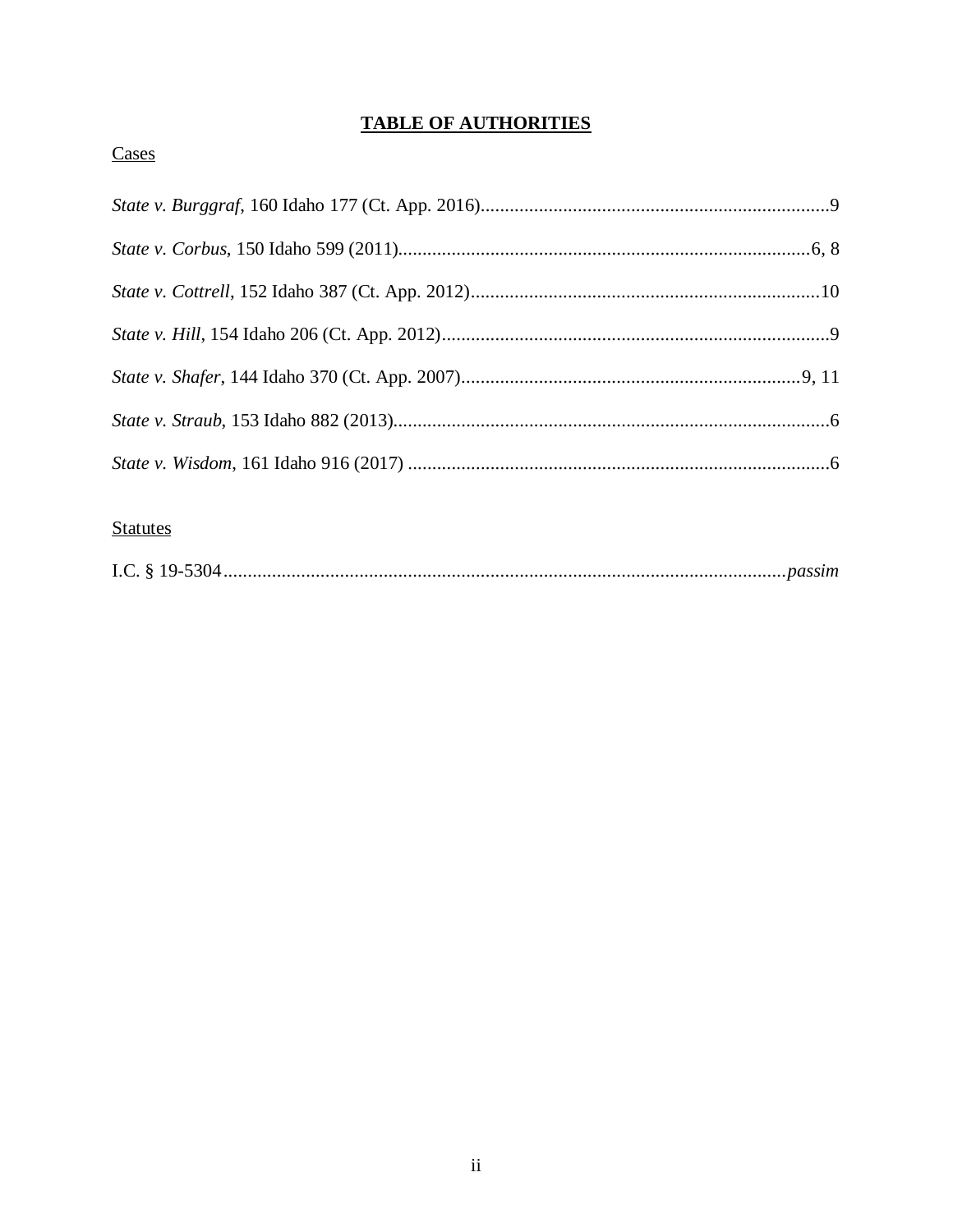#### STATEMENT OF THE CASE

#### Nature of the Case

Kelly Bowman appeals from the district court's order to pay \$5,000 to U.S. Bank for grand theft by unauthorized control and transfers of her mother's checking account and debit card. The district court changed the "victim" of Ms. Bowman's crime to U.S. Bank after her mother, Ms. Garton, died. Ms. Bowman appealed. She argued that the district court abused its discretion by ordering her to pay \$5,000 to U.S. Bank and that the evidence was insufficient to establish \$5,000 in economic loss. The State responded. In this Reply, Ms. Bowman disputes the State's arguments that U.S. Bank was a "victim" under the restitution statute, that U.S. Bank suffered \$5,000 in economic loss, that the evidence was sufficient, and that the district court did not abuse its discretion in reaching its restitution decision.

#### Statement of Facts & Course of Proceedings

The statement of facts and course of proceedings were articulated in Ms. Bowman's Appellant's Brief. (*See* App. Br., pp.1–5.) They are not repeated here, but are incorporated by reference.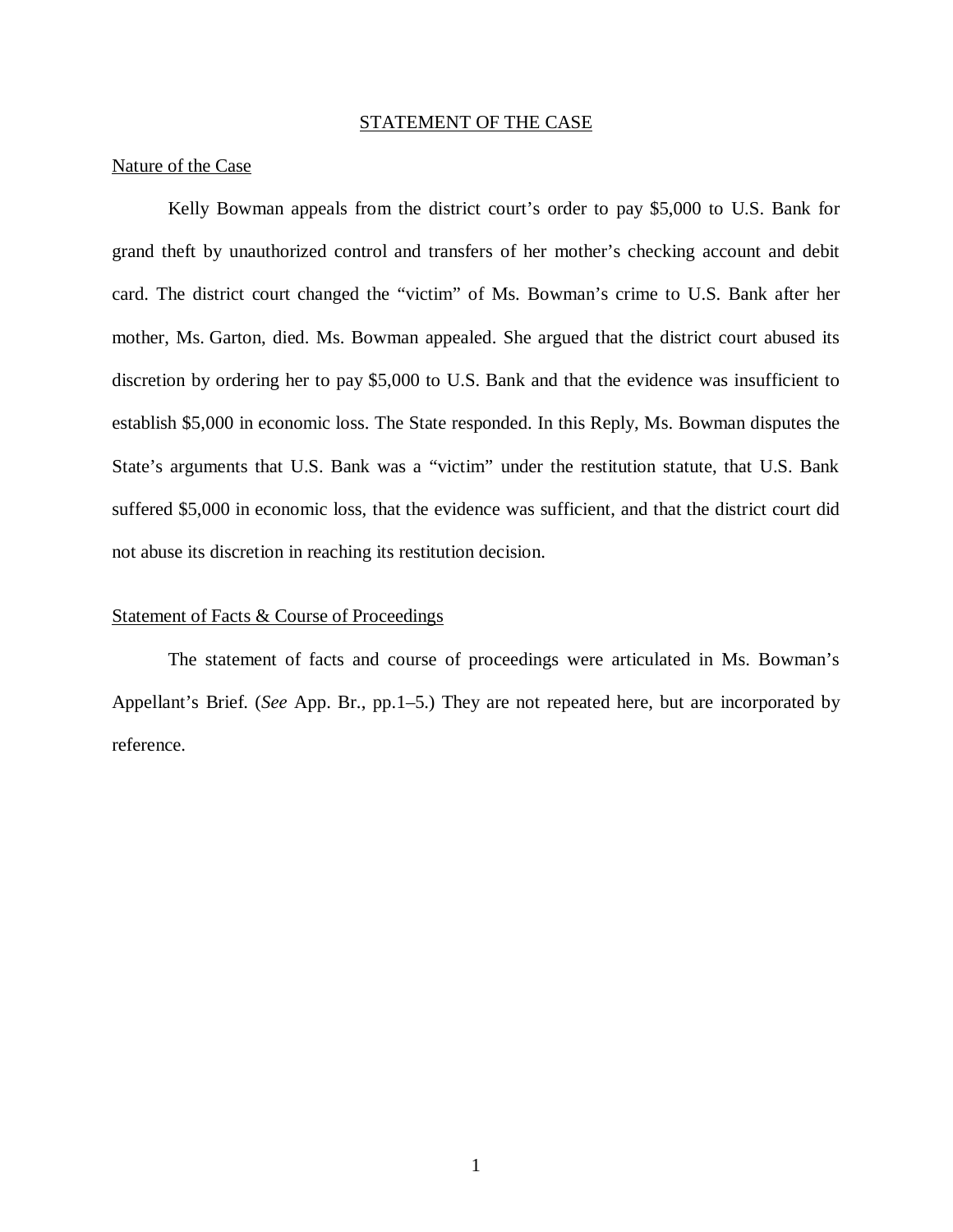## **ISSUES**

- I. Did the district court abuse its discretion by ordering Ms. Bowman to pay \$5,000 in restitution to U.S. Bank because the bank did not actually suffer \$5,000 in economic loss as a result of Ms. Bowman's crime?
- II. If Ms. Garton's estate is entitled to her restitution award, did the district court abuse its discretion by ordering Ms. Bowman to pay \$5,000 in restitution because the evidence was insufficient to prove \$5,000 in economic loss?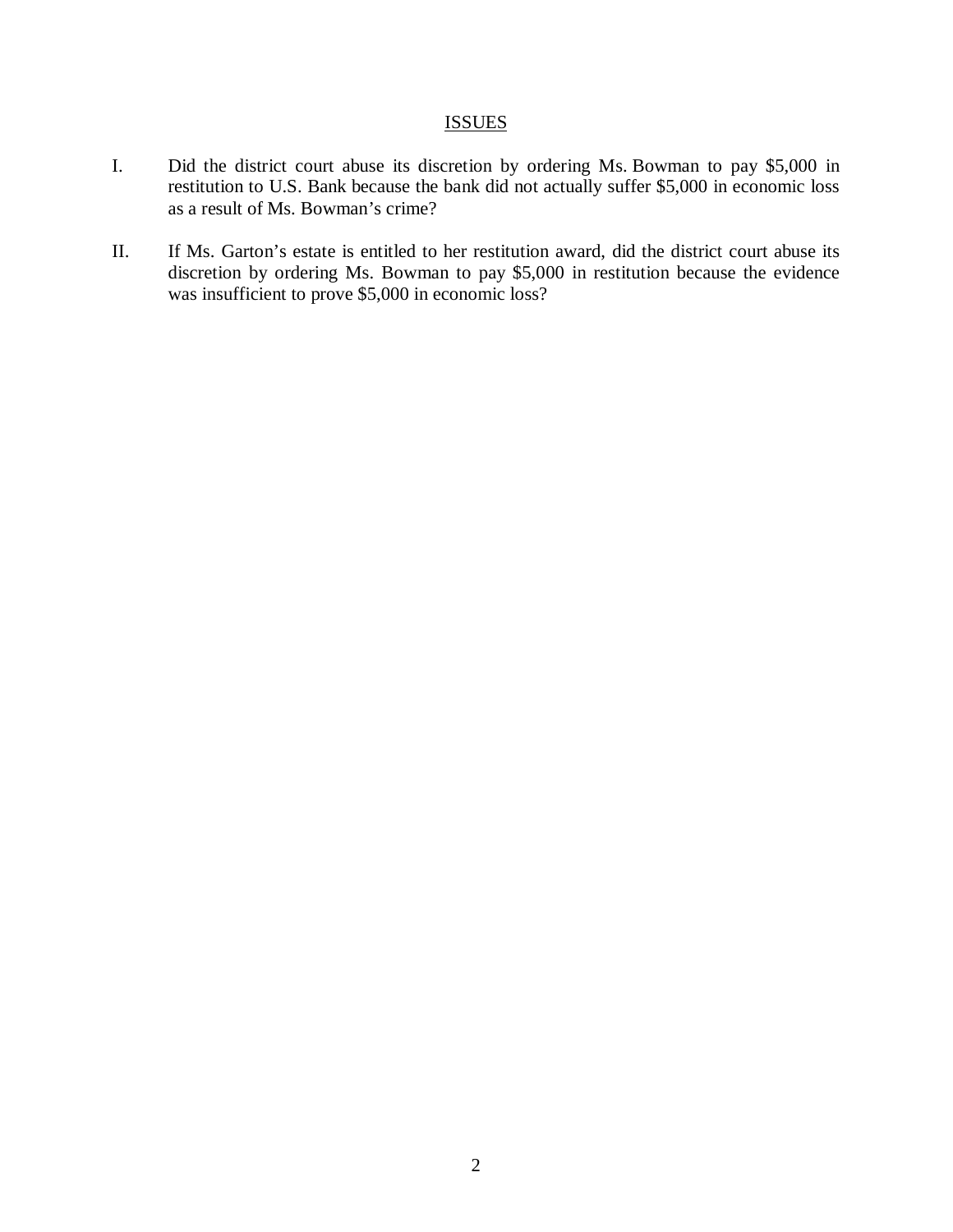#### ARGUMENT

I.

### The District Court Abused Its Discretion By Ordering Ms. Bowman To Pay \$5,000 In Restitution To U.S. Bank Because The Bank Did Not Actually Suffer \$5,000 In Economic Loss As A Result Of Ms. Bowman's Crime

In the Appellant's Brief, Ms. Bowman argued that the district court abused its discretion by awarding Ms. Garton's restitution to U.S. Bank. (App. Br., pp.7–12.) Ms. Bowman made two related arguments. (*See* App. Br., p.7.) First, she contended that Ms. Garton was the "victim" under the restitution statute, I.C. § 19-5304(1)(e), and therefore U.S. Bank was not entitled to her restitution award. (App. Br., pp.9–10.) Second, Ms. Bowman submitted that, if U.S. Bank was entitled to any restitution, its award should be limited to \$908.06. (App. Br., pp.10–12.) In response, the State asserted that U.S. Bank was a victim under I.C. § 19-5304(1)(e) and entitled to Ms. Garton's \$5,000. (Respt. Br., pp.7–8.) This Reply disputes both of the State's contentions.

First, U.S. Bank does not satisfy any of the restitution statute's "victim" definitions. The State suggests that U.S. Bank meets the qualifications of I.C. § 19-5304(1)(e)(iv), but there was no evidence presented during the restitution proceedings to support this claim. This subsection of the restitution statute defines a victim as:

A person or entity who suffers economic loss because such person or entity has made payments to or on behalf of a directly injured victim pursuant to a contract including, but not limited to, an insurance contract, or payments to or on behalf of a directly injured victim to pay or settle a claim or claims against such person or entity in tort or pursuant to statute and arising from the crime.

I.C. § 19-5304(1)(e)(iv). Relying on this definition, the State submits that U.S. Bank made payments to its account holder and the directly injured victim, Ms. Garton, to compensate her for her losses. (Respt. Br., p.7.) Although U.S. Bank may have reimbursed Ms. Garton for certain fraudulent charges, U.S. Bank's reimbursements do not satisfy the second part of this statutory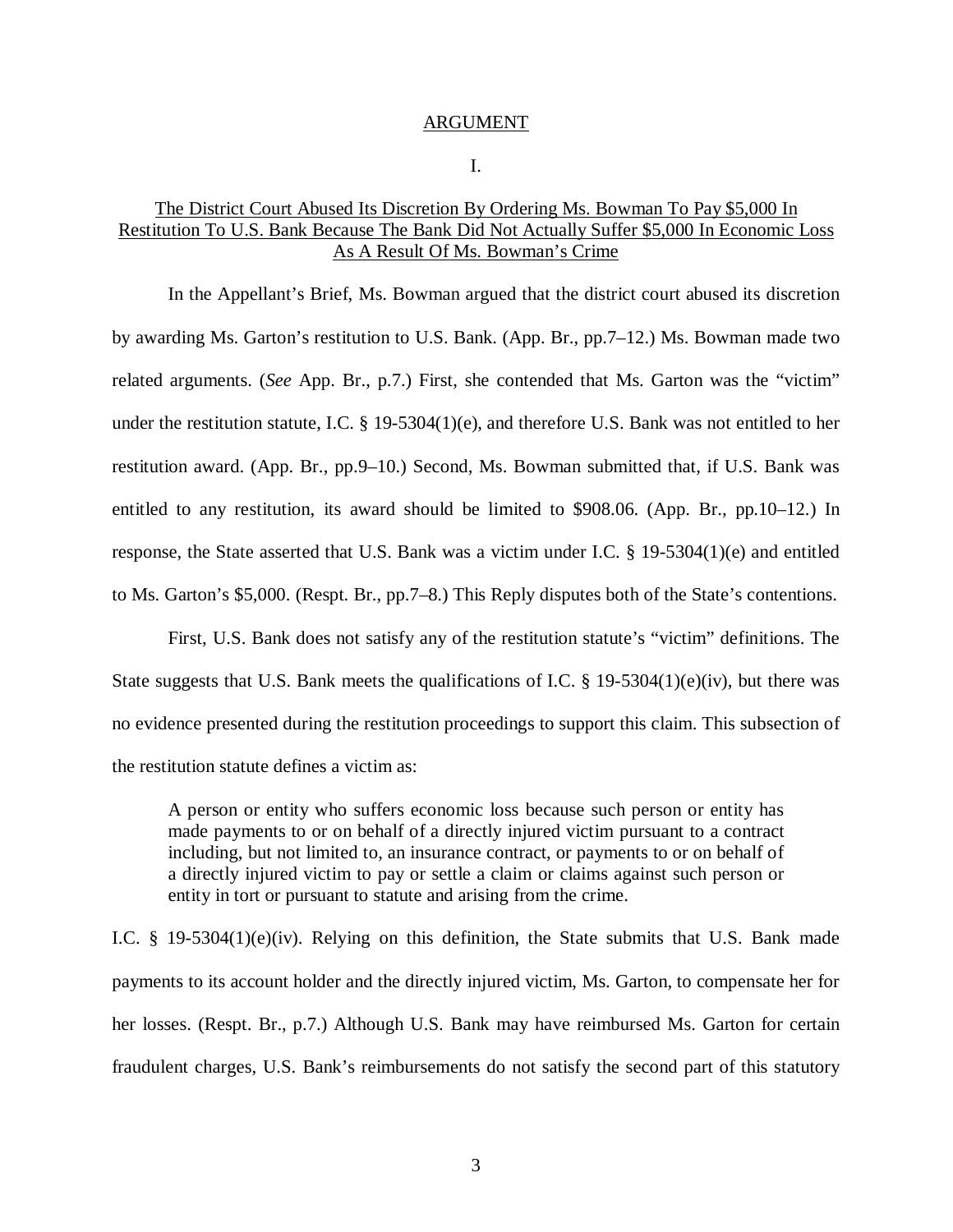definition. There was no evidence that U.S. Bank's payments were "pursuant to a contract." I.C. § 19-5304(1)(e)(iv). And certainly U.S. Bank did not make these payments "to or on behalf of [Ms. Garton] to pay or settle a claim against [her] in tort or pursuant to statute and arising from the crime." I.C.  $\S$  19-5304(1)(e)(iv). Ms. Garton had an account with U.S. Bank, but nothing showed why U.S. Bank made these payments other than its label as "credit for fraud" adjustments in Ms. Garton's bank statements. (*See* State's Ex. 1B.) There was no evidence that U.S. Bank made these pursuant to its contract with Ms. Garton. This is pure speculation. Moreover, as Ms. Bowman noted in her Appellant's Brief, the State presented no evidence on behalf of U.S. Bank, such as testimony or an affidavit from an employee, to prove that some kind of contract mandated these credit for fraud adjustments. (*See* App. Br., p.11 n.3.) If the State sought to substitute U.S. Bank as the victim of Ms. Bowman's crime against Ms. Garton, it needed to present evidence to justify this substitution. U.S. Bank is not a victim under the restitution statute, and therefore this Court should vacate the district court's restitution order to U.S. Bank.

Second, there was not substantial and competent evidence to support an award of \$5,000 to U.S. Bank. The State submits that U.S. Bank is entitled to \$5,000 based on a single email that Ms. Frank (Ms. Garton's other daughter) sent to defense counsel. (Respt. Br., p.11; Conf. Exs., pp.251–52.) For one, this email was not offered as evidence to the district court. While the State correctly identifies that the evidentiary rules are more relaxed for restitution proceedings, the restitution statute still requires that "[e]conomic loss shall be based upon the preponderance of *evidence submitted to the court* by the prosecutor, defendant, victim or presentence investigator." I.C. § 19-5304(8) (emphasis added). The statute further provides that each party has the right "*to present evidence*." I.C. § 19-5304(8) (emphasis added). Here, the email was not offered as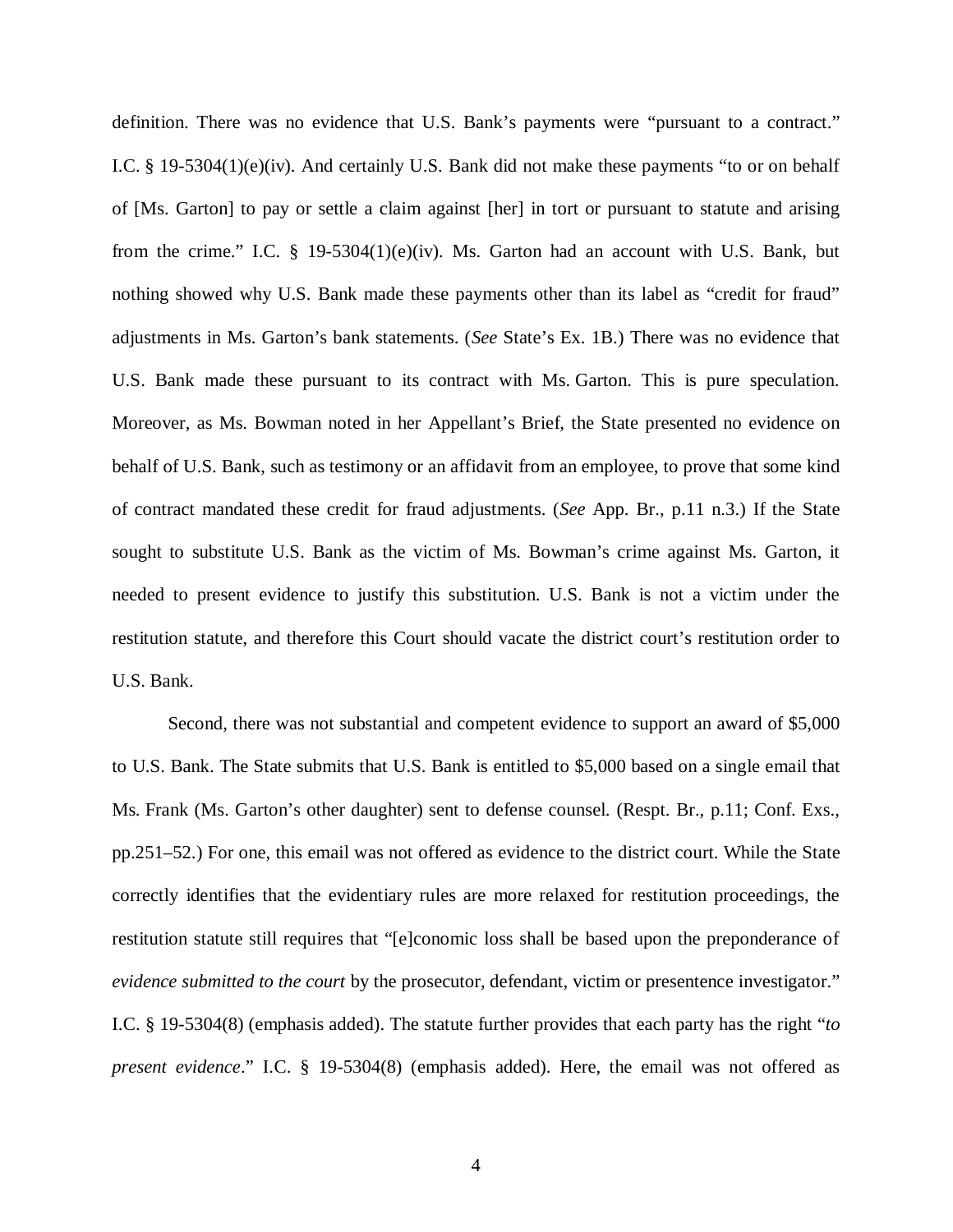evidence by either party. The district court did not admit the email as evidence. Ms. Bowman's trial counsel showed this email to the district court to support her motion to continue the restitution hearing. (Tr. Vol. II,<sup>[1](#page-8-0)</sup> p.2, L.4–p.3, L.13.) After the district court reviewed the email, it inquired into the State's position on the motion to continue. (Tr. Vol. II, p.3, Ls.14–15.) The State responded that it was ready to go forward, but would leave it to the district court's discretion. (Tr. Vol. II, p.3, Ls.16–18.) Then, the district court asked if the State had any additional evidence.<sup>[2](#page-8-1)</sup> (Tr. Vol. II, p.[3](#page-8-2), Ls.19–21.) The State answered that it did not,<sup>3</sup> but it believed "the defense was still in the phase of wanting to put on argument – or evidence." (Tr. Vol. II, p.3, Ls.22–25.) The district court turned to Ms. Bowman's trial counsel, and she told the district court that "in light of that e-mail," she would like a continuance to gather evidence, such as obtaining bank records and talking to Ms. Frank. (Tr. Vol. II, p.4, L.4–p.5, L.17.) The State changed its position and objected to the continuance. (Tr. Vol. II, p.5, Ls.20–21.) After further argument, the district court granted a one-day continuance. (Tr. Vol. II, p.7, Ls.19–21.) As shown by this colloquy, the email was not offered or admitted into evidence. Its sole purpose was to support Ms. Bowman's request for a continuance. In fact, the district court's handwritten note on the email appears to read: "Presented by Howe on  $2/28/15^4$  $2/28/15^4$ —*not offered*." (Conf. Exs.,

<span id="page-8-0"></span><sup>&</sup>lt;sup>1</sup> There are two transcripts on appeal. The first, cited as Volume I, contains the jury trial, sentencing hearing, and three of the four restitution hearings (held on January 10, January 11, and March 1, 2017). The second, cited as Volume II, contains the other restitution hearing (held on February 28, 2017).

<span id="page-8-1"></span> $2$  At the prior hearings, the State had offered its only two pieces of evidence—a police report (State's Ex. 1) and Ms. Garton's bank statements (State's Ex. 1B)—in support of restitution. (Tr. Vol. I, p.266, Ls.21–22, p.273, L.24–p.273, L.3.)

<span id="page-8-2"></span> $3$  The transcript incorrectly designates Ms. Bowman's trial counsel as answering the district court's question. Undersigned counsel has listened to the audio recording of these proceedings and confirmed that this was a transcription error.

<span id="page-8-3"></span><sup>&</sup>lt;sup>4</sup> This date appears to be an error. The hearing was held in 2017, not 2015.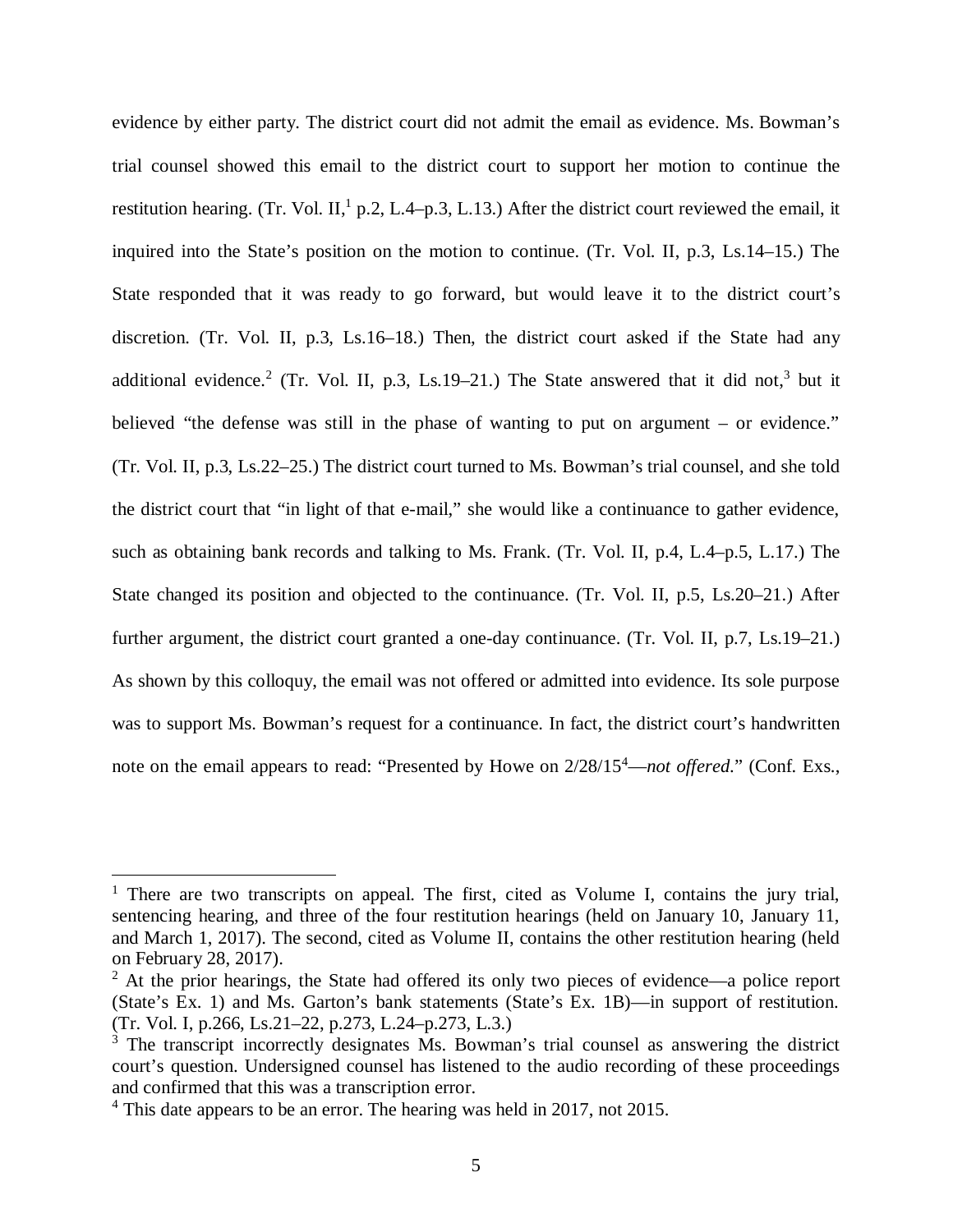pp.251–52 (emphasis added).) Therefore, the State's reliance on Ms. Frank's email to support a

restitution award of \$5,000 to U.S. Bank is misplaced.

Moreover, even if this email is considered to be properly admitted evidence, it is

insufficient to support a restitution award of \$5,000 to U.S. Bank.

What amount of restitution to award is a question of fact for the district court, whose findings will not be disturbed if supported by substantial evidence. *State v. Corbus*, 150 Idaho 599, 602 (2011). Substantial evidence is "relevant evidence as a reasonable mind might accept to support a conclusion." *State v. Straub*, 153 Idaho 882, 885 (2013).

*State v. Wisdom*, 161 Idaho 916, 919 (2017). Here, this email does not satisfy the substantial

evidence standard. The email stated in relevant part:

I no longer have access to our mother's (Janice Garton) financial records since our mothers passing December 18, 2016. I was helping my mother manage her finances and this court case in 2016. In February or March of 2016 ( I cannot recall the exact date or month), US Bank did reimburse my mother for all of the debits that Kelly had made from our mothers account. These debits are located on the bank statements that I had highlighted when I was a witness in this case, and they were used in court as evidence. Every highlighted item was reimbursed to our mother in full. [sic]

(Conf. Exs., p.251.) This email does not provide adequate specificity to determine the amounts reimbursed by U.S. Bank. In the bank statement exhibit (State's Exhibit 1B), Ms. Frank highlighted ATM withdrawals, debit card purchases, and electronic withdrawals. (State's Ex. 1B, pp.8, 10, 12–13, 17–18; *see also* App. Br., pp.14–15.) Ms. Frank testified that none of these transactions were authorized by Ms. Garton. (Tr. Vol. I, p.133, L.12–p.146, L.7.) In contrast, Ms. Frank's email referred to "all of the debits" highlighted in State's Exhibit 1B. This email gives no indication whether Ms. Frank was referring to the ATM withdrawals, debit card purchases, electronic withdrawals, or all three. Further, as noted in the Appellant's Brief, only fourteen of the twenty-eight credit for fraud adjustments already provided to Ms. Garton by U.S. Bank matched up with the unauthorized transactions highlighted by Ms. Frank. (*See* App.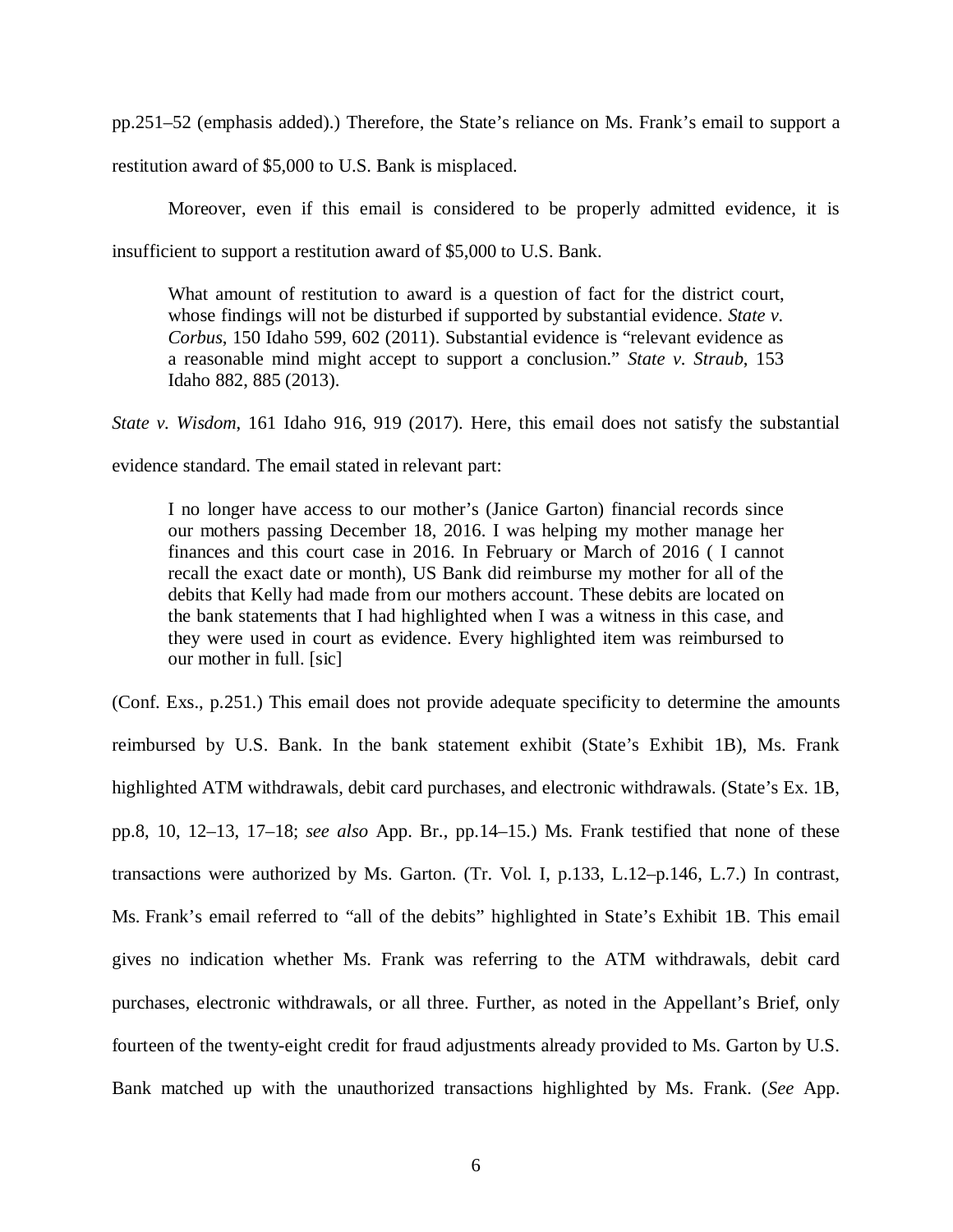Br., p.11 n.3; State's Ex. 1B.) This email alone—consisting solely of Ms. Frank's hearsay statement that U.S. Bank fully reimbursed Ms. Garton for all debits—is not substantial and competent evidence to support a restitution award of \$5,000 to U.S. Bank.

For the reasons argued herein and in the Appellant's Brief, the district court did not act consistently with the applicable legal standards and thus abused its discretion by ordering Ms. Bowman to pay U.S. Bank \$5,000 in restitution. (*See* App. Br., pp.7–12.) Ms. Bowman respectfully requests that this Court vacate the district court's restitution order to U.S. Bank in its entirety or, alternatively, vacate the order and remand this case with instructions to the district court to award U.S. Bank \$908.06 in restitution.

II.

## If Ms. Garton's Estate Is Entitled To Her Restitution Award, The District Court Abused Its Discretion By Ordering Ms. Bowman To Pay \$5,000 In Restitution Because The Evidence Was Insufficient To Prove \$5,000 In Economic Loss

In the Appellant's Brief, Ms. Bowman also argued that the evidence was insufficient to show Ms. Garton actually suffered \$5,000 in economic loss as a result of Ms. Bowman's crime. (App. Br., pp.12–17.) Ms. Bowman further argued that the district court abused its discretion by adopting the State's "shortcut" sum of \$5,000 rather than calculating the true economic loss. (App. Br., pp.17–19.) In response, the State asserted that the evidence was sufficient, that the district court did not abuse its discretion, and that any error was harmless. This Reply challenges the State's contentions.

First, the State's assertion that Ms. Bowman relied on a refused exhibit from the restitution proceedings to prove the appropriate restitution amount is inaccurate. Ms. Bowman does not dispute that Defendant's Exhibit A was refused by the district court. (*See* Tr. Vol. I, p.294, L.19; *see also* Conf. Exs., pp.249–50. ) That is why Ms. Bowman did not rely on, or even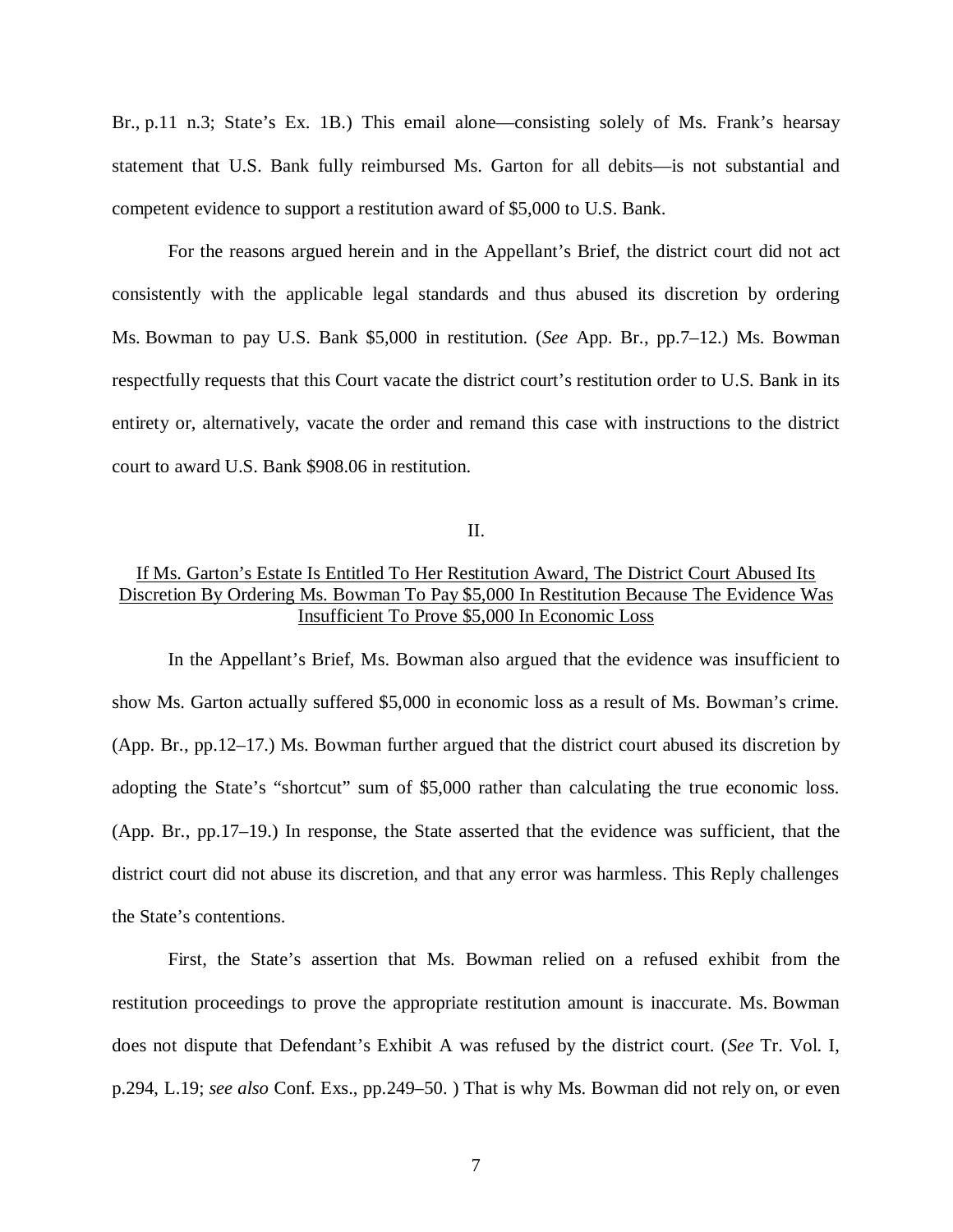reference, that exhibit in her Appellant's Brief. Instead, Ms. Bowman properly relied on State's Exhibit 1B to establish the errors with the \$5,000 sum. (*See* App. Br., pp.13–17.) The only deposits identified by Ms. Bowman in her Appellant's Brief were from State's Exhibit 1B. (App. Br., p.15; *see also* State's Ex. 1B, pp.10, 14.) Ms. Bowman also relied on Ms. Frank's trial testimony accompanying State's Exhibit 1B. According to Ms. Frank's testimony, Ms. Frank had highlighted in different colors certain debits, withdrawals, and deposits, and she explained each highlighted entry, including the deposits. (*See* Tr. Vol. I, p.133, L.10–p.146, L.16.) The State now contests Ms. Bowman's use of Ms. Frank's testimony to explain State's Exhibit 1B because "no transcript of the trial proceedings, or even an audio recording of those proceedings, was ever entered." (Respt. Br., p.8.) However, if the State's position is that Ms. Frank's testimony cannot be considered in conjunction with State's Exhibit 1B, then the State has rendered its own exhibit meaningless. Without Ms. Frank's testimony, State's Exhibit 1B lacks any context to designate the alleged fraudulent debits and withdrawals. The highlighted entries have no significance. In theory, the highlighted entries could be the unauthorized transactions or the authorized ones. And, without Ms. Frank's testimony, there is no evidence of a causal connection between all of the highlighted entries and Ms. Bowman's criminal conduct. *Corbus*, 150 Idaho at 602 ("[I]n order for restitution to be appropriate, there must be a causal connection between the conduct for which the defendant is convicted and the injuries suffered by the victim."). Absent Ms. Frank's testimony, State's Exhibit 1B is nothing but four of Ms. Garton's bank statements. Accordingly, if the State's position is to exclude Ms. Frank's testimony accompanying State's Exhibit 1B, Ms. Bowman asserts that there clearly was not substantial and competent evidence for the \$5,000 restitution award.<sup>[5](#page-11-0)</sup>

<span id="page-11-0"></span><sup>&</sup>lt;sup>5</sup> Just prior to reaching its restitution decision, the district court stated that, in preparation for its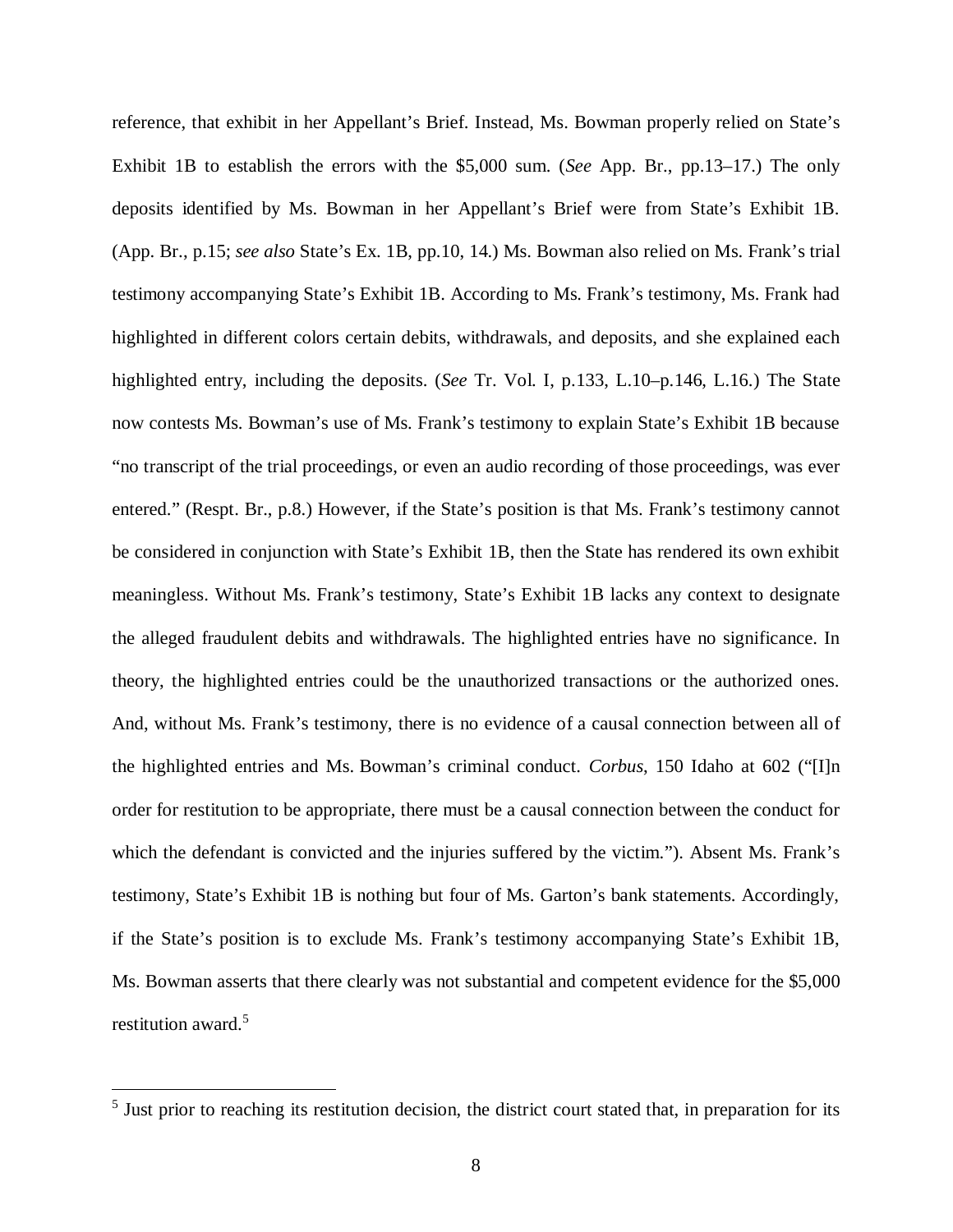Although the State maintains that no evidence from the trial can be considered for restitution purposes, the State then relies on trial testimony to argue that any legitimate loans Ms. Garton gave to Ms. Bowman should be factored into the restitution award. (Respt. Br., p.9.) This is absurd. Ms. Bowman was not prosecuted for any legitimate loans from Ms. Garton. If anything, that is a civil matter and thus wholly irrelevant to criminal restitution. Moreover, "[t]here must be a causal connection between the conduct for which the defendant is convicted and the damages the victim suffers." *State v. Burggraf*, 160 Idaho 177, 179 (Ct. App. 2016) (quoting *State v. Hill*, 154 Idaho 206, 212 (Ct. App. 2012)). There is no causal connection between Ms. Bowman's conviction for grand theft by unauthorized control or transfers and the legitimate loans from Ms. Garton. In addition, "except where the parties have consented, a defendant cannot be required to pay restitution for damages stemming from separate, uncharged and unproven crimes." *State v. Shafer*, 144 Idaho 370, 372 (Ct. App. 2007). Ms. Bowman cannot be required to pay any restitution from other losses allegedly suffered by Ms. Garton that do not stem from the charged offense. This Court should reject the State's attempt to reconfigure the restitution sum with an argument made for the first time on appeal, unsupported by the evidence, and contrary to the legal principles governing restitution.

Next, the State's characterization of the district court's restitution award as a discretionary partial award is misguided. The district court, not the prosecutor, has the authority to order partial restitution. I.C. § 19-5304(2). And, if the district court orders partial restitution, "it shall enter an order articulating the reasons thereof on the record." I.C. § 19-5304(2). Here,

ruling, it reviewed all of its detailed notes from the trial. (Tr. Vol. I, p.307, L.25–p.308, L.21, p.309, Ls.7–9.) If the State's position is that none of the evidence from trial was ever entered for restitution purposes, (Respt. Br., p.8), then the district court also abused its discretion by failing to act consistently with the legal standards because it considered facts not in evidence when it made its restitution decision.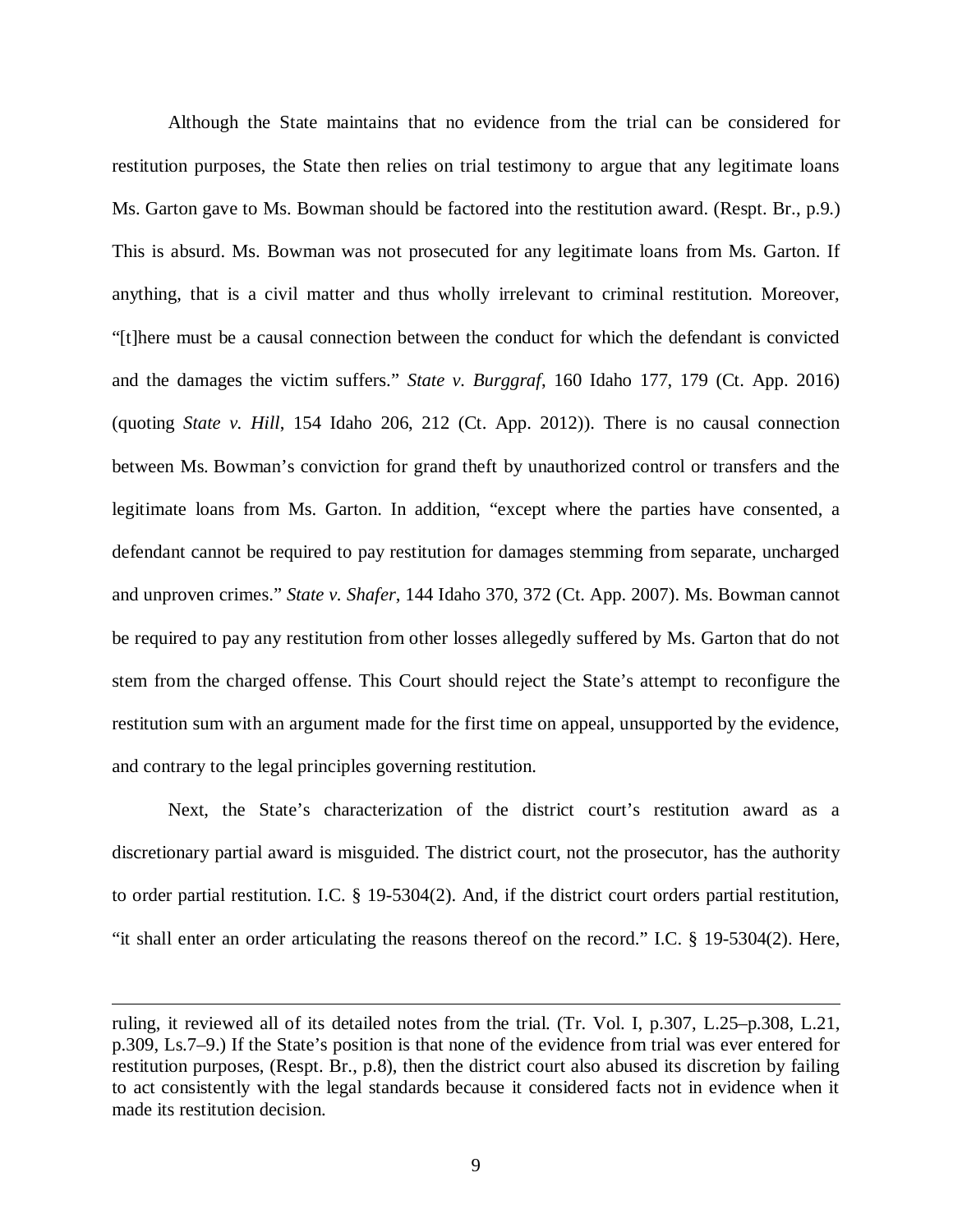the district court wholeheartedly adopted the State's "partial" restitution amount. The district court did not articulate any reason for its decision, other than believing that the State was "free to do that" "to take care of any ambiguity" and commending its "admirable position." (Tr. Vol. I, p.309, Ls.1–5.) The State's "admirable position," however, was due to what the State admitted was "a possibility that perhaps there was *a couple hundred dollars in mistakes* in there [State's Exhibit 1B]." (Tr. Vol. I, p.300, Ls.10–11 (emphasis added).) Mathematical difficulties and the State's purported generosity are not appropriate factors to reduce restitution. "An abuse of discretion may be shown if the order of restitution was the result of arbitrary action rather than logical application of the proper factors in Idaho Code § 19-5304(7)." *State v. Cottrell*, 152 Idaho 387, 391 (Ct. App. 2012). Ms. Bowman asserts that the district court acted arbitrarily by accepting the State's shortcut sum.

Finally, the State has not met its burden to prove beyond a reasonable doubt that the error was harmless. (*See* Respt. Br., p.10.) The State contends that any error was harmless because, according to its calculation, Ms. Bowman was ordered to pay less than the actual economic loss to Ms. Garton. Ms. Bowman respectfully disagrees. As argued in her Appellant's Brief, she should be ordered to pay, at most, \$908.06 to U.S. Bank and/or \$2,687.03 to Ms. Garton's estate. (App. Br., p.19.) These sums, however, depend on whether Ms. Garton's estate and U.S. Bank are entitled to any restitution at all. Moreover, the error here is more than a simple miscalculation. Ms. Bowman also argued that the district court did not act consistently with the applicable legal standards or exercise reason in its decision. (*See generally* App. Br., pp.7–19.) On appeal, the State cannot show that the district court's misapplication of legal principles and failure to exercise reason did not contribute to the outcome of its restitution decision. It is entirely possible that the district court would have ordered a lesser restitution award based on the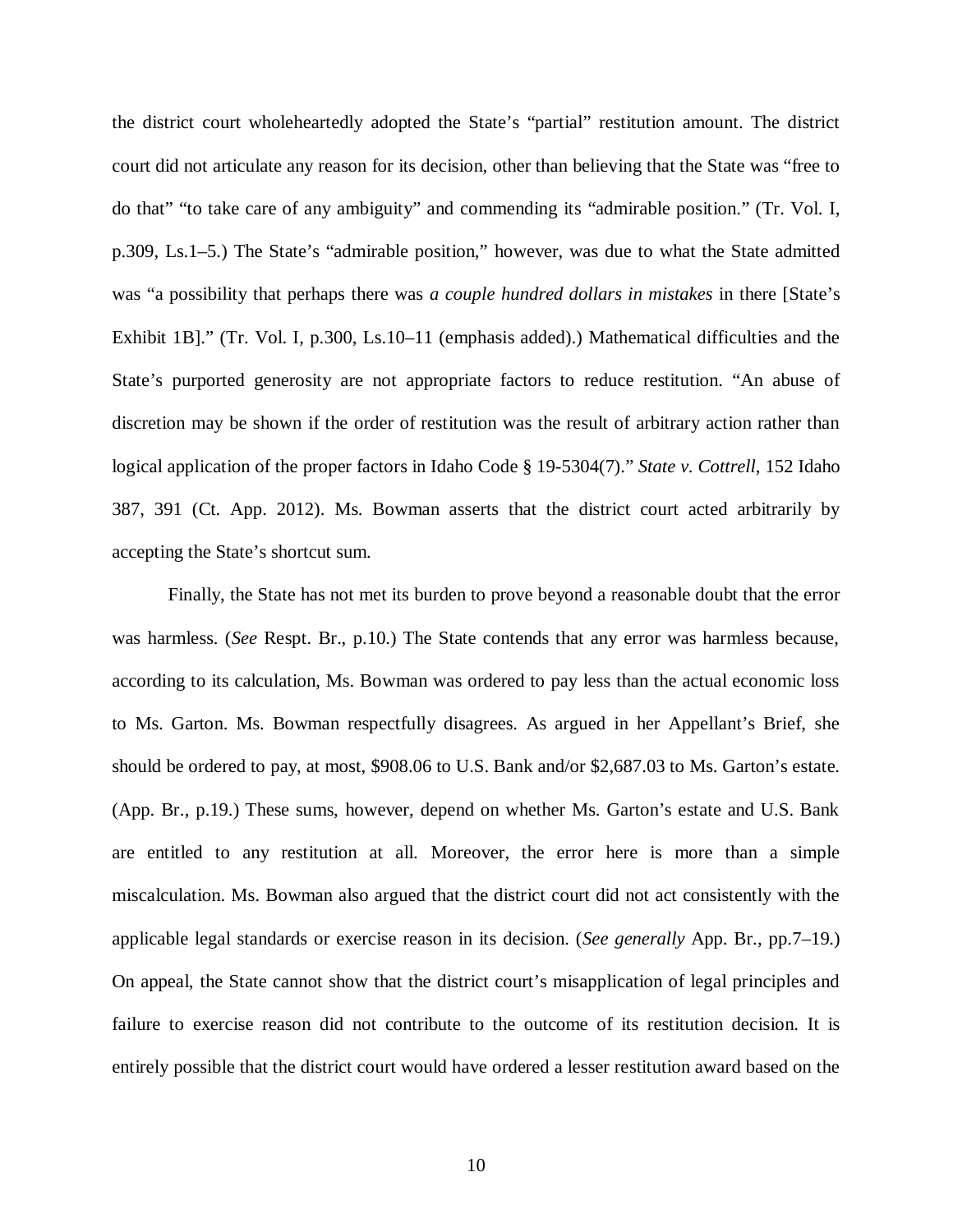proper factors contained in I.C. § 19-5304(7). Despite the State's assertion to the contrary, there are remedies for Ms. Bowman—ranging from a new restitution hearing to a decision by this Court vacating the restitution order in its entirety. The State has not met its burden to prove harmless error beyond a reasonable doubt.<sup>[6](#page-14-0)</sup>

<span id="page-14-0"></span><sup>&</sup>lt;sup>6</sup> The State also claims that the \$5,000 "partial" restitution order was "more in line with the district court's initial thinking on the issue of restitution." (Respt. Br., p.10.) This is an inaccurate representation of the district court's reasoning. At sentencing, the district court stated:

I'm leaving the issue of restitution open, and I'm not looking to you Ms. Perez [(the prosecutor)] because I think that's on you [(Ms. Bowman)], and you talk about making things right by your mother, and it would seem to me – I understand why you would argue to a jury that you lacked intent, and that wasn't – that didn't work out. They didn't believe you, and they didn't believe that defense. So you – you need to make it right with your mom, and maybe you ought to not worry about nickels and dimes and an exact amount, an exact accounting, and just stipulate and make it easy and start making amends. I mean, if you were my child, that's what I'd want to see. I mean this is horrible what's gone on with you and your family for a year now, and it didn't have to be this way. Even after charges were filed I don't think it had to be this way, but this is what we're left with.

<sup>(</sup>Tr. Vol. I, p.252, Ls.2–18.) The district court's statement here is not an endorsement of partial restitution. Rather, the district court encouraged Ms. Bowman and the prosecutor to "make it easy" and make amends in the family by stipulating. The district court was not expressing support for partial restitution; it wanted the matter resolved quickly so the family could move on. The district court's opinion as to a stipulation—in which the defendant can consent to pay additional damages, *Shafer*, 144 Idaho at 372—does not carry over to its decision to order restitution after contested proceedings.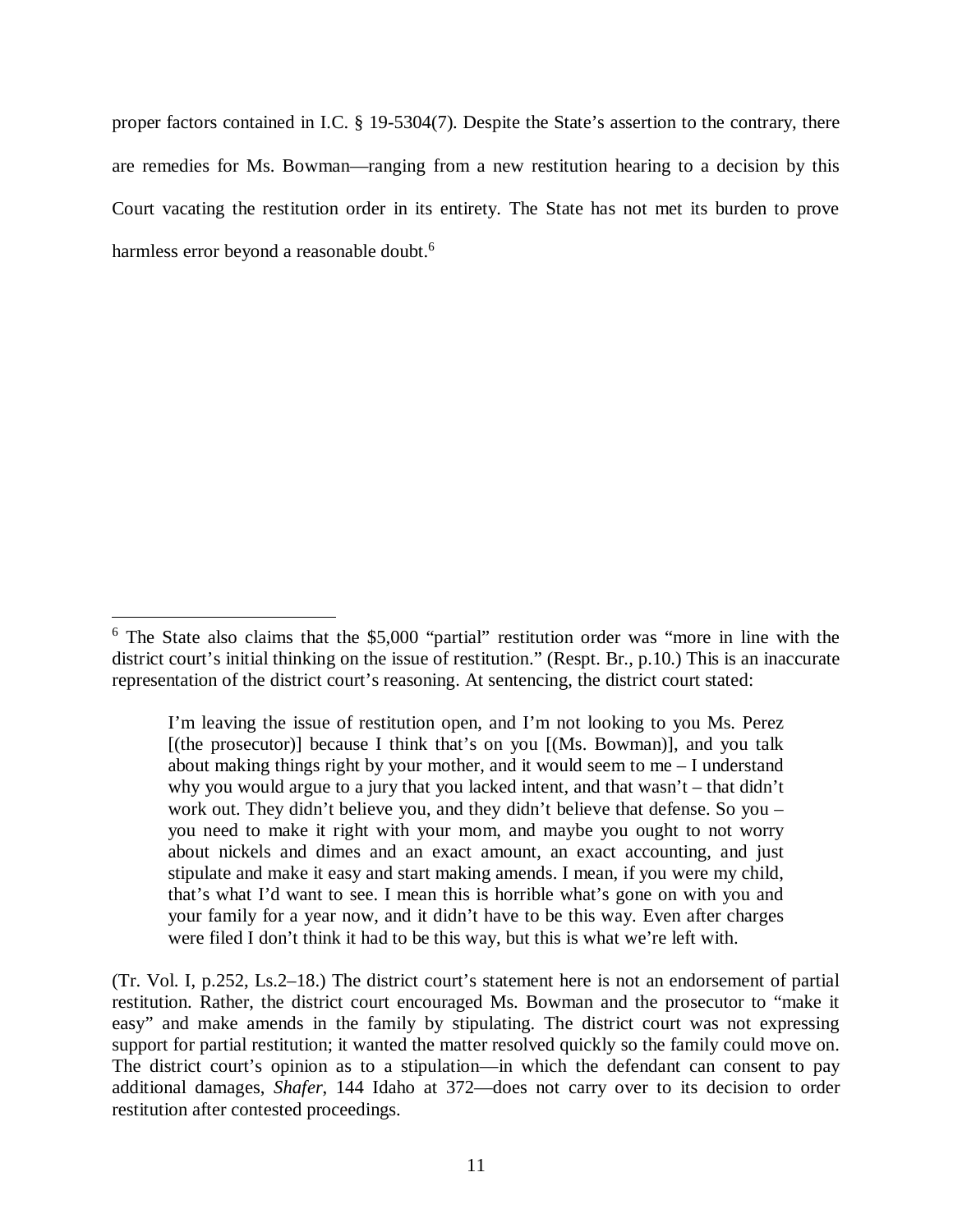## **CONCLUSION**

Ms. Bowman respectfully requests this Court vacate the district court's restitution order in its entirety. Alternatively, she respectfully requests this Court vacate the district court's restitution order and remand this case with instructions to the district court to order Ms. Bowman to pay \$908.06 to U.S. Bank and/or \$2,687.03 to Ms. Garton's estate.

DATED this 26<sup>th</sup> day of January, 2018.

 $\angle$ s/

JENNY C. SWINFORD Deputy State Appellate Public Defender